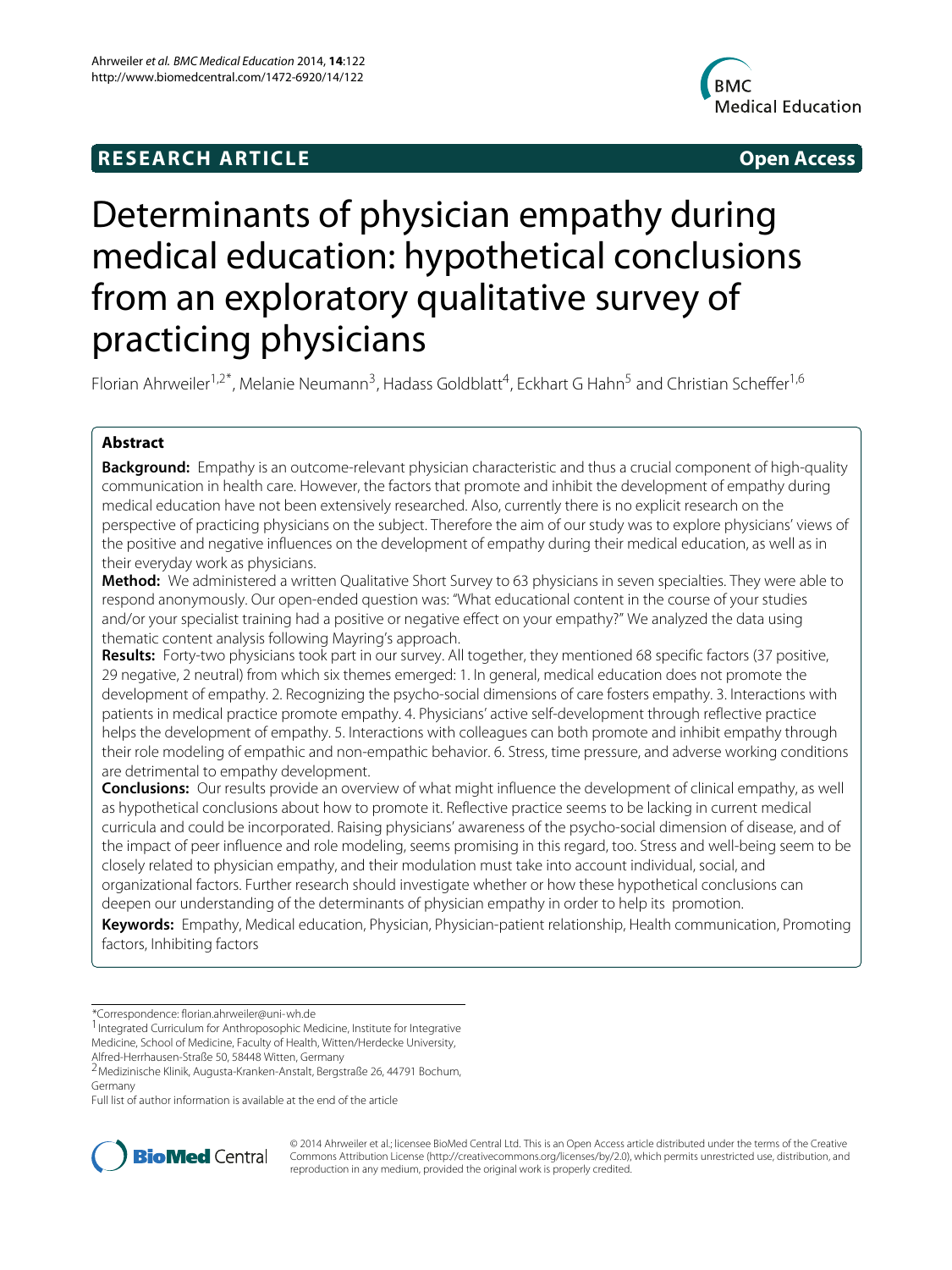#### **Background**

"Empathy is considered a basic component of all helpful relationships" ([\[1\]](#page-10-0), p. S9), being "one of the strongest [motivations]" for pro-social behavior ([\[2\]](#page-10-1), p. 320). It is a vital component of high-quality health care and an important aspect of medical practice and professionalism [\[1,](#page-10-0)[3-](#page-10-2)[8\]](#page-10-3). Several studies have shown that "clinical empathy and related physician behaviors towards their patients are associated with multiple positive effects" [\[5\]](#page-10-4), e.g.: improved metabolic status in diabetic patients [\[9\]](#page-10-5); shorter duration and less severe course of the common cold [\[10\]](#page-10-6); improved physical and psychological health [\[11-](#page-10-7)[14\]](#page-10-8); better compliance and satisfaction of patients [\[14](#page-10-8)[,15\]](#page-10-9); enhanced patient enablement and coping [\[12](#page-10-10)[,13](#page-10-11)[,16](#page-10-12)[,17\]](#page-10-13); better information exchange between physician and patient [\[11](#page-10-7)[,15\]](#page-10-9); improved ease and accuracy of diagnosis [\[5\]](#page-10-4); better clinical performance of students and physicians [\[18-](#page-10-14)[21\]](#page-10-15); and possibly more efficient resource utilization [\[22\]](#page-10-16). Accordingly, medical education associations and other professional organizations in several countries agree that empathy is a desirable physician characteristic that should be developed and promoted in the medical education process [\[23](#page-10-17)[-28\]](#page-10-18).

In contrast to the aim of fostering empathic interaction with patients, a recent systematic review by two of this article's authors and other colleagues has described a statistically significant decline in the self-assessed empathy of medical students and residents in 16 of 18 studies from 1990 to 2010 [\[29\]](#page-10-19). They identified two main factors that significantly influenced the decline in empathy:

- entering the clinical practice phase, including patient contact, and
- stress on the part of students and residents.

While changes in empathy during medical education and the effects and components of physician empathy have been reviewed and described in detail in earlier research [\[5](#page-10-4)[,29\]](#page-10-19), there is no such clear description of the factors that influence empathy development in a positive or negative way [\[29](#page-10-19)[-31\]](#page-10-20). So the precise mechanisms that cause factors like those found by Neumann and colleagues [\[29\]](#page-10-19) to have an effect remain unknown. An understanding of the determinants of empathy, however, is necessary in order to design "targeted" and evidence-based interventions for its promotion [\[29,](#page-10-19)[32\]](#page-10-21). A number of researchers have investigated medical students' views about the factors that influenced the development of empathy and compassion during their medical education [\[33-](#page-10-22)[37\]](#page-11-0). However, our narrative MEDLINE search conducted via MED-PILOT [\(www.medpilot.de\)](www.medpilot.de), last updated on September 19, 2013, and using the syntax (empathy OR compassion OR sympathy) AND (medical AND education) AND (doctor\* OR physician\* OR student\*) AND (opinion\* OR view\*

OR perspective\* OR (empirical AND research) OR (data AND collection) OR (qualitative AND research)), did not yield any result for explicit research on the perspective of practicing physicians.

Because there was no systematic research on the physician-specific determinants of clinical empathy, we designed this study to explore the following question:

What do physicians in different specialties experience as promoting and inhibiting the development of empathy during postgraduate training and in their memories of undergraduate medical education?

An analysis of physicians' understanding of empathy, their perceptions of how empathy affects health outcomes, and their identification of barriers to empathic behavior in medical practice was recently published by two of this article's authors and other colleagues, using additional data from the present study [\[38\]](#page-11-1). They identified barriers in the workplace and organizational environment, patient characteristics—e.g., "difficult patients"—, and personal attitudes and behaviors of the physicians. The main focus of the present study, however, is the influence of medical education on the promotion and inhibition of empathy. A secondary study aim was to investigate whether physicians' experiences differed from specialty to specialty.

There has been much debate on the nature of empathy in the medical context [\[31](#page-10-20)[,39\]](#page-11-2). In this study, we use the definition by Mercer and Reynolds: "Empathy involves an ability  $\ldots$  (a) [to] understand the patient's situation, perspective and feelings (and their attached meanings); (b) to communicate that understanding and check its accuracy; and, (c) to act on that understanding with the patient in a helpful (therapeutic) way" [\[1\]](#page-10-0). Empathy can include the affective experience of another person's feelings *as if* they were one's own. However, an empathic response always includes disentangling one's own emotions from those of the other person. Sympathy, in contrast, does not entail an emotional separation from the other person's emotional state and is therefore thought to interfere with clinical objectivity [\[5\]](#page-10-4).

## **Method**

#### **Questionnaire**

To collect the data, we used the Qualitative Short Survey, a short questionnaire with open-ended questions [\[38,](#page-11-1)[40\]](#page-11-3). The use of open-ended questions in a survey is suitable for first insights into a little-researched field [\[40,](#page-11-3)[41\]](#page-11-4). We used this tool because studies of physicians' subjective views about the factors that promote or inhibit empathy are scarce, so there were no suitable instruments already developed [\[38,](#page-11-1)[41\]](#page-11-4). Furthermore, the questionnaire allows for anonymity, and respondents who are assured of anonymity are less likely to give socially desirable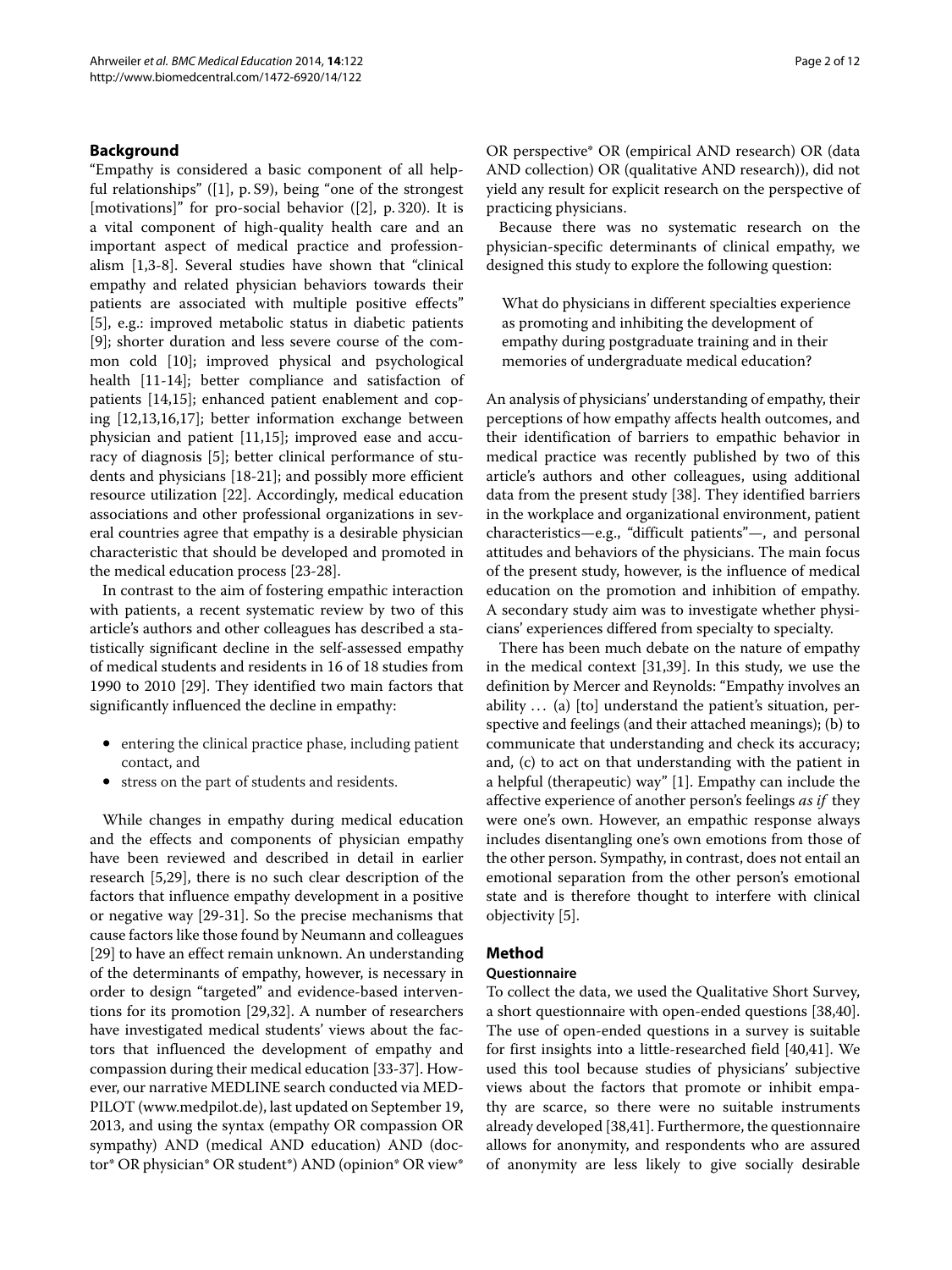responses [\[42\]](#page-11-5). Finally, because responding to our questionnaire required less time than an in-depth qualitative interview, it was better suited to physicians' heavy and tightly scheduled workloads [\[38\]](#page-11-1).

The questionnaire consisted of four pages, including one cover page, five open-ended questions on physician empathy, a few socio-demographic questions, and one question using a Likert-Scale on the assumed effects of empathy on patients' health outcomes. For this article, we analyzed the responses to the following question:

"What educational content in the course of your studies and/or your specialist training had a positive or negative effect on your empathy?"

The analysis of three other questions from the same study has recently been published elsewhere [\[38\]](#page-11-1), and the complete questionnaire is included in the Additional file [1:](#page-9-0) Appendix.

#### **Sampling and data collection**

In order to receive a variety of responses that would allow for comparisons between different types of physicians, we used a stratified purposeful sampling approach ([\[41\]](#page-11-4), pp. 230–243) to survey physicians in internal medicine, general medicine, pediatrics and rehabilitation medicine. We assumed that more than four respondents per specialty would constitute a sufficient sample size for our exploratory study.

We contacted 15 physicians in each of the four specialties. Those members of our research group who were physicians themselves asked colleagues they knew personally in their respective professional associations to participate in the study. In addition, we asked one physician from neurology, one from psychosomatic medicine, and one from surgery to participate in the survey.

The data were collected from the beginning of March until mid-April 2010. We e-mailed the questionnaire or sent it by mail to the 63 physicians. All of the physicians received two reminders to complete the survey. The participating physicians could return the questionnaire by mail with a post-paid return envelope, by fax, or by e-mail.

#### **Sample description**

All together, 42 of the 63 physicians contacted returned the questionnaire (a 67% response rate). Most of the respondents worked in an in-patient institution. Their socio-demographic data are provided in Table [1.](#page-3-0)

#### **Data analysis**

The responses were transcribed and electronically stored as Word files [\[43\]](#page-11-6). After that, the primary analysis was done using a low-technology technique [\[44\]](#page-11-7) with printouts, scissors, and crayons. We then used XMind mind-mapping software [\[45\]](#page-11-8) to develop the coding scheme (included in the Additional file [1:](#page-9-0) Appendix) and TeX PGF/TikZ graphics software [\[46,](#page-11-9)[47\]](#page-11-10) to compile the main results (Figure [1\)](#page-3-1). All quantitative analysis of the coding was done manually or with a calculator. The sociodemographic data of the respondents were analyzed using LibreOffice Calc [\[48\]](#page-11-11).

To conduct the analysis, we used thematic content analysis, following Mayring's inductive approach [\[49\]](#page-11-12). Where appropriate, we paraphrased and generalized respondents' statements. We organized identical and similar passages by topic in order to identify individual influential factors, and then combined similar factors into major categories, to identify the main themes. Thus, we preserved the original content while producing an inductive, emergent summary at a higher level of abstraction. The resulting coding scheme, which is available in the Additional file [1:](#page-9-0) Appendix, was again applied to all of the material in order to verify its validity. After identifying the main themes, we grouped the factors associated with each theme according to whether the physician respondents believed the factor had had a positive or negative influence on the development of empathy, or was neutral.

Three of us (FA, CS, and MN) were involved in the analysis. First, we analyzed the transcripts independently (with each analyst using his or her coding scheme) and identified the main themes and specific factors mentioned by the respondents. In the next step we compared the three coding schemes, debated differences of opinion, and reached consensus on one scheme.

#### **Ethics statement**

The data collection was completely anonymous (in accordance with the German Federal Data Protection Act), and participation was voluntary. All participants were considered to have full control over the extent to which they wanted to participate and to disclose personal data. Current research practice and legislation in Germany do not require an ethical approval process to conduct such a study [\[50\]](#page-11-13).

#### <span id="page-2-0"></span>**Results**

#### **General description of responses and major themes**

The physicians' responses varied in form and length. Some provided lists of one-word responses, some answered in narrative phrases or whole sentences, and others used both. They included 1 to 7 specific factors per answer, and there were no missing responses to the question we are analyzing here. Sometimes, participants used punctuation or underlined words for emphasis.

All respondents either listed specific factors that they perceived to have had an impact on their empathy with patients, or provided statements about the general influence of medical education. Some did both. All together,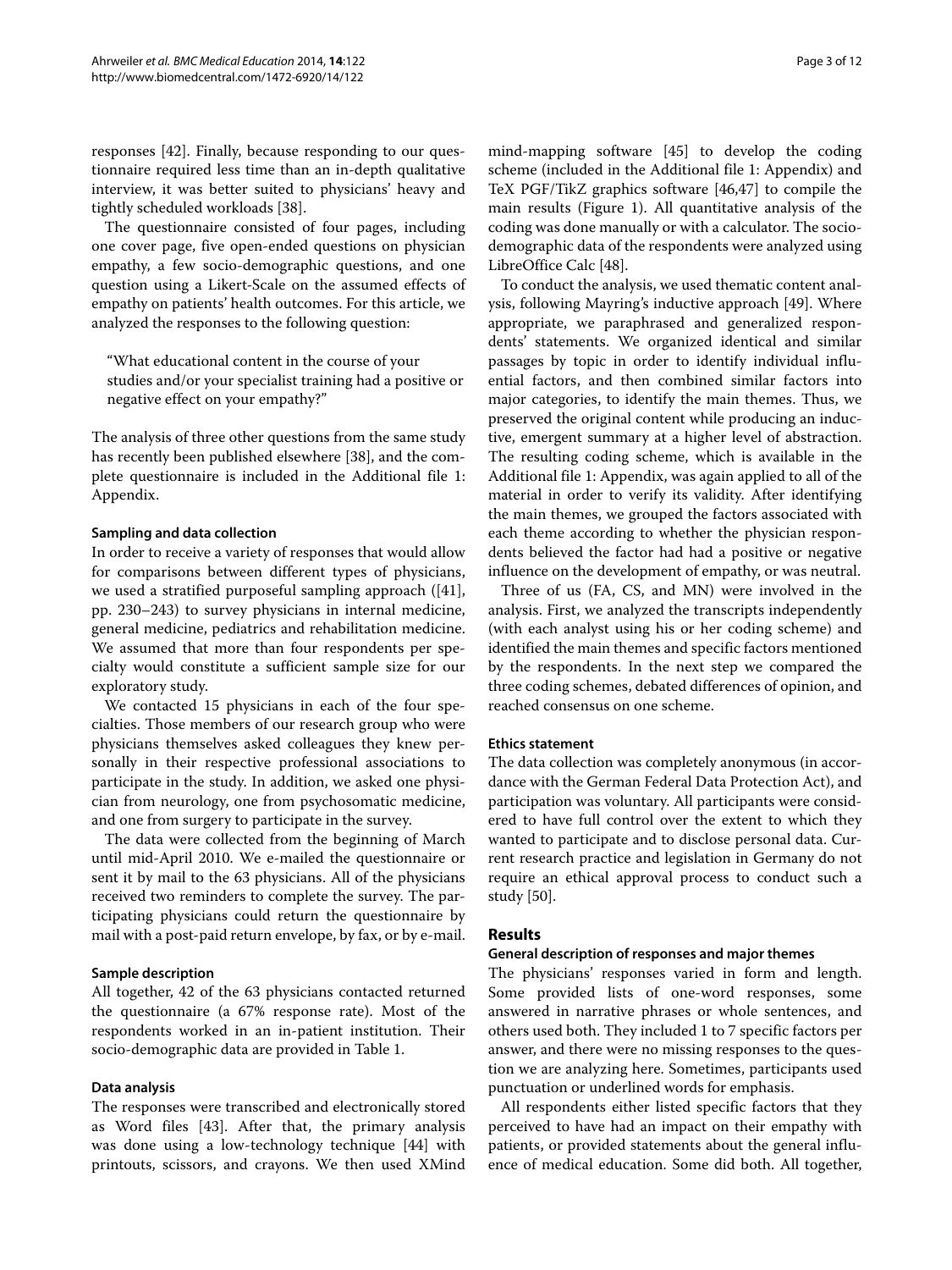<span id="page-3-0"></span>

|                          | Characteristics                          | Median | Range     | Number | Percent |
|--------------------------|------------------------------------------|--------|-----------|--------|---------|
| Seniority                | Age                                      | 45.5   | $25 - 67$ |        |         |
|                          | Years of professional experience         | 14.5   | $0 - 38$  |        |         |
| Gender                   | Men                                      |        |           | 31     | 73.8    |
|                          | Women                                    |        |           | 10     | 23.8    |
|                          | No details                               |        |           |        | 2.4     |
| Fields                   | Internal medicine                        |        |           | 14     | 33.3    |
|                          | Pediatrics                               |        |           | 11     | 26.2    |
|                          | Rehabilitation medicine                  |        |           | 6      | 14.3    |
|                          | General medicine                         |        |           | 5      | 11.9    |
|                          | Neurology                                |        |           |        | 2.4     |
|                          | Psychosomatic medicine and psychotherapy |        |           |        | 2.4     |
|                          | Surgery                                  |        |           |        | 2.4     |
|                          | No details                               |        |           | 3      | 7.1     |
| Specialist qualification |                                          |        |           | 29     | 69.0    |

#### **Table 1 Socio-demographic characteristics of the 42 participating physicians**

<span id="page-3-1"></span>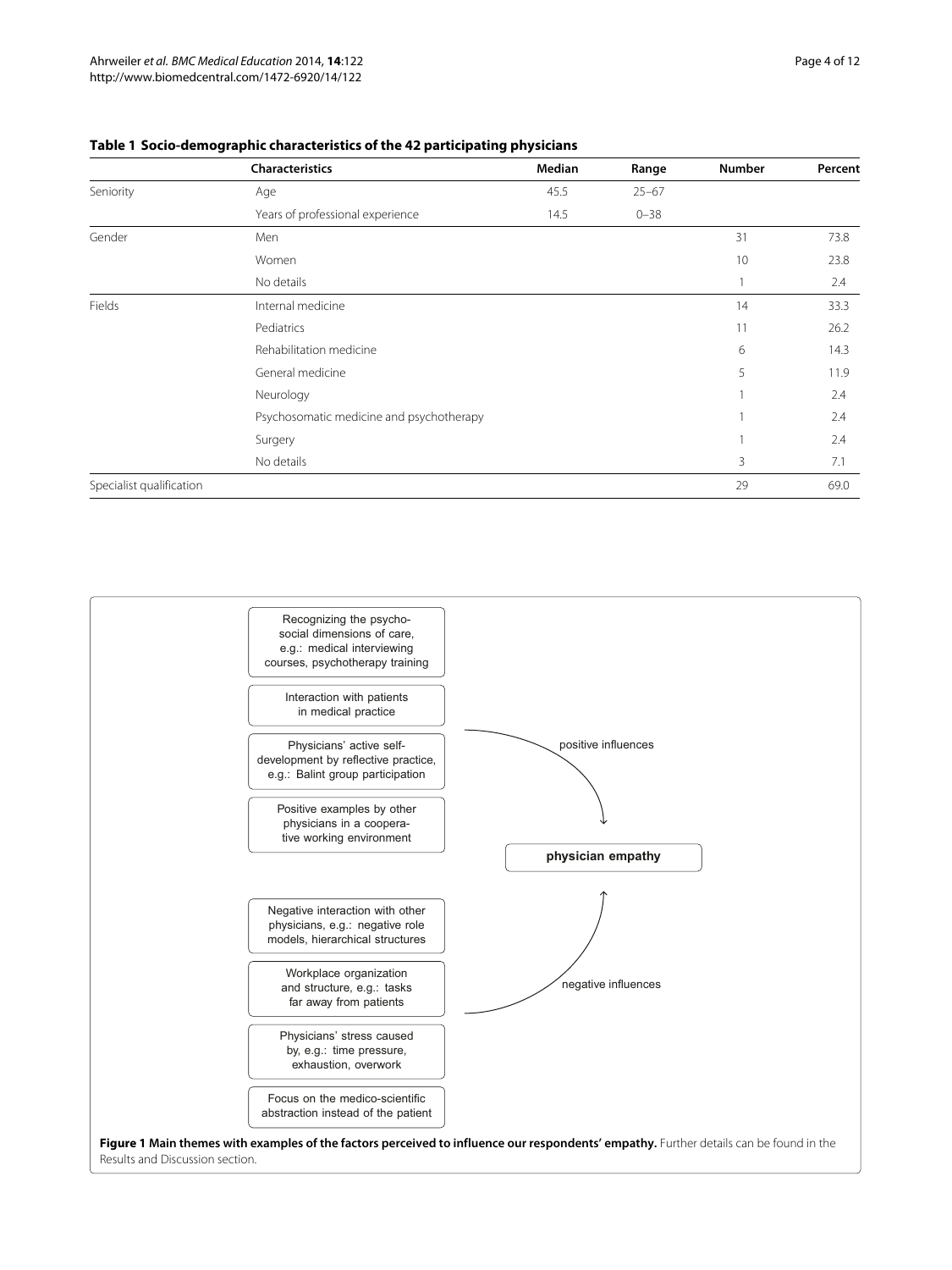we identified 66 factors with either a positive or negative influence on the physicians' development of empathy in their practice of medicine: 37 factors could be labeled "positive", 29 "negative". The remaining 2 we labeled "neutral". Positive factors were mentioned 112 times; negative factors were mentioned 73 times. Table [2](#page-4-0) shows the 13 most frequently mentioned factors. The Additional file [1:](#page-9-0) Appendix contains the complete coding scheme with all factors listed in their respective major categories.

Six main themes resulted from our analysis:

- 1. In general, medical education does not promote the development of empathy.
- 2. Recognizing the psycho-social dimensions of care fosters empathy.
- 3. Interactions with patients in medical practice promote empathy.
- 4. Physicians' active self-development through reflective practice helps the development of empathy.
- 5. Interactions with colleagues can both promote and inhibit empathy through their role modeling of empathic and non-empathic behavior.
- 6. Stress, time pressure, and adverse working conditions are detrimental to empathy development.

Although we explicitly asked the respondents to think about the content of their medical education, only themes 1 through 3 responded to our question, and correspondingly only 30 of the 68 specific factors were directly related to formal elements of the respondents' education. The majority of factors relating to the other three themes

#### <span id="page-4-0"></span>**Table 2 The 13 most frequently mentioned positive (+) and negative (−) factors**

| Factor                                                                       | <b>Times</b><br>mentioned |        |
|------------------------------------------------------------------------------|---------------------------|--------|
| Positive example of other physicians                                         | 15                        | $^{+}$ |
| Pursuing extracurricular activities on one's<br>own initiative               | 12                        | $^{+}$ |
| Lack of time and time pressure                                               | 9                         |        |
| Negative example of other physicians                                         | 8                         |        |
| Practice-based training                                                      | 6                         | $^{+}$ |
| Training in psychology, psychiatry,<br>psychosomatic medicine, psychotherapy | 6                         | $^{+}$ |
| Training in interview and history taking                                     | 5                         | $^{+}$ |
| Non-medical experiences, studies, and<br>lectures                            | 5                         | $^{+}$ |
| Focus on scientific facts and quidelines in<br>teaching and practice         | 5                         |        |
| Professional contact with patients in general                                | 4                         | $^{+}$ |
| Good teachers and lectures                                                   | 4                         | $^{+}$ |
| Complementary and alternative medicine                                       | 4                         | $^{+}$ |
| Bureaucracy and patient-remote tasks                                         | 4                         |        |

listed above were not associated with the respondents' medical education.

In considering whether the response patterns were associated with gender or medical specialty, we observed some trends: Women mentioned working conditions more often than men; pediatricians made more statements about physicians' active self-development; and internists and general practitioners talked more about interactions with other physicians. The share of statements referring to themes 1, 2, or 3 was similar among all specialties (35–49%).

In the following subsections we provide more details about the positive and negative influence on respondents' development of empathy.

#### **In general, medical education does not promote the development of empathy**

Many respondents said that their empathy was little affected by their medical training. By and large, their statements give the impression that medical under- and postgraduate education was not helpful in the development of empathy.

"[The development of empathy was] exclusively (almost) my own initiative, learning by doing" (internal medicine, male)

"There were no elements of medical education or specialist training that considered empathy at all." (no details given)

A few respondents explicitly stated that their medical studies had *not* negatively influenced their development of empathy, for example:

"There were neither explicit nor implicit elements of training which taught me that empathy was not desirable." (internal medicine, male)

Maybe for this reason one respondent wondered whether empathy could be taught in medical school or if a person is naturally endowed with it. Another said that empathy is an individual skill that can be taught.

## **Recognizing the psycho-social dimensions of care fosters empathy**

Among the factors that the respondents said fostered physician empathy were specific curricular elements of medical education. These had in common that they focused on patient-physician interaction and/or the psycho-social characteristics of a patient. For example, respondents mentioned training in psychology, psychosomatic medicine, or psychotherapy, medical interviewing courses, the subject medical ethics, and attentiveness training.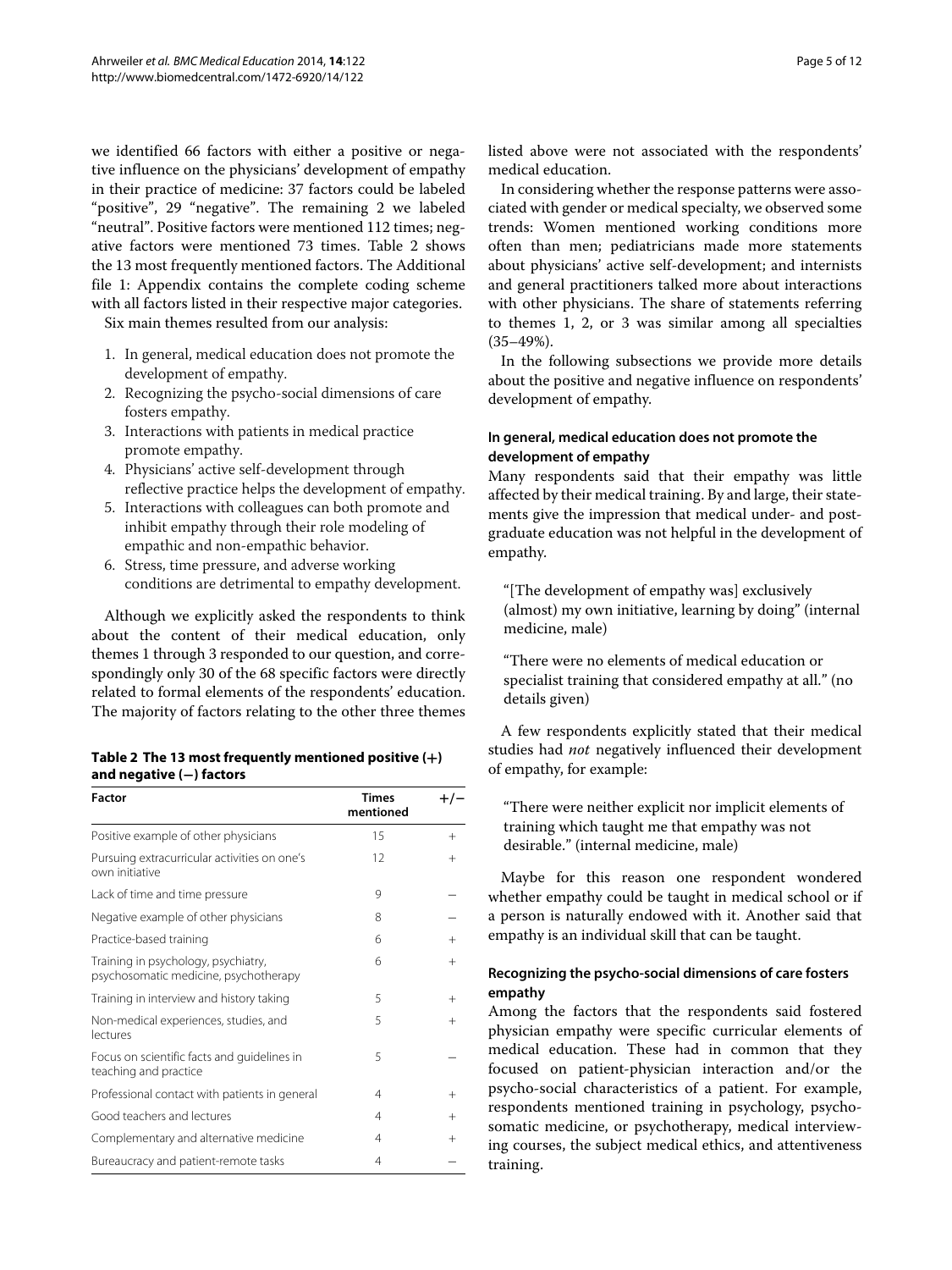"Training in interviewing!!!" (general medicine, female)

"training in psychiatry and psychotherapy" (neurology and psychiatry, female)

"training in the subjects of medical ethics, psychology" (surgery, male)

"In the course of my studies, I took part in 'attentiveness training', which also covered the theme of projection; this opened my mind to it". (internal medicine, female)

Additional areas mentioned were general practice, palliative care, complementary and alternative medicine, and salutogenesis.

In contrast to patient-centered educational elements, which most respondents considered valuable in fostering empathy, a few physicians mentioned that focusing on scientific facts, diagnostic results, and guidelines negatively influenced their development of empathy.

"I find the numerous guidelines and 'checking them off' counterproductive (the internal agenda is guideline- rather than patient-oriented)." (general medicine, male)

"Suffering/pain were reduced to scientific phenomena, to be treated pharmacologically." (pediatrics, male)

## **Interactions with patients in medical practice promote empathy**

Another group of factors centered on medical practice and, during undergraduate education, practice-based learning with patient contact. These two factors were perceived as helpful in developing clinical empathy. Respondents described this relationship in different ways and noted, for example, clerkships as medical students or daily practice as physicians. Also, interdisciplinary cooperation and constructive communication with patients were perceived to foster physician empathy.

"during training . . . what the patient wanted to tell" (pediatrics, male)

"critical feedback from patients" (pediatrics, female)

One participant also emphasized that patient contact on a personal level was a positive factor, while two physicians said that patient contact was a barrier to the development of empathy. One said that his intensive care training required maintaining distance from patients in order to remain functional; the other had experienced disappointment when patients neglected her level of commitment to the patient's well-being.

## **Physicians' active self-development through reflective practice helps the development of empathy**

This theme comprises the extracurricular activities of respondents which they reported improved their empathy. Because these activities were not required by the formally endorsed medical curriculum, respondents took part on their own initiative. One respondent even emphasized that his empathy development was "exclusively (almost) . . . [his] own initiative" (internal medicine, male). These extracurricular activities were characterized by reflection and active self-development. For example, some reported conducting active reflection on biographies and psychosocial conditions of patients, or on the interactions they observed between colleagues and patients. Others spoke of both reflection and active self-development, such as Balint group participation and discussing end-of-life questions as part of a working group.

"self-organized student history-taking group[;] student self-examination course[;] interviewing course in psychosomatic medicine[;] Balint group[;] encounter group in child and adolescent psychiatric training[;] . . . project leader of the children's hospital working team in the death and dying project at [name of hospital]" (pediatrics, male)

"being supervised, and development of my own personality" (neurology and psychiatry, female)

Respondents also mentioned other non-medical private, academic, and religious experiences as supporting the development of empathy, such as "encounters with experienced, wise individuals" (pediatrics, male) and "general studies, attending lectures on other subjects, such as psychology" (no details). One respondent stated:

"My empathy is more closely connected to my Christian perception of human beings. " (rehabilitation medicine, male)

## **Interactions with colleagues can both promote and inhibit empathy through their role modeling of empathic and non-empathic behavior**

In this theme we summarized the emergent impact on physician empathy from interactions with colleagues, teachers, and superiors.

Physicians viewed colleagues who demonstrated empathic and considerate behavior towards patients as role models with a positive influence. Colleagues who did not demonstrate such behavior, or who were cynical and detached were perceived as negative role models. The descriptions of role modeling seemed especially vivid.

"experienced colleagues who cultivate an empathic manner with patients" (pediatrics, male)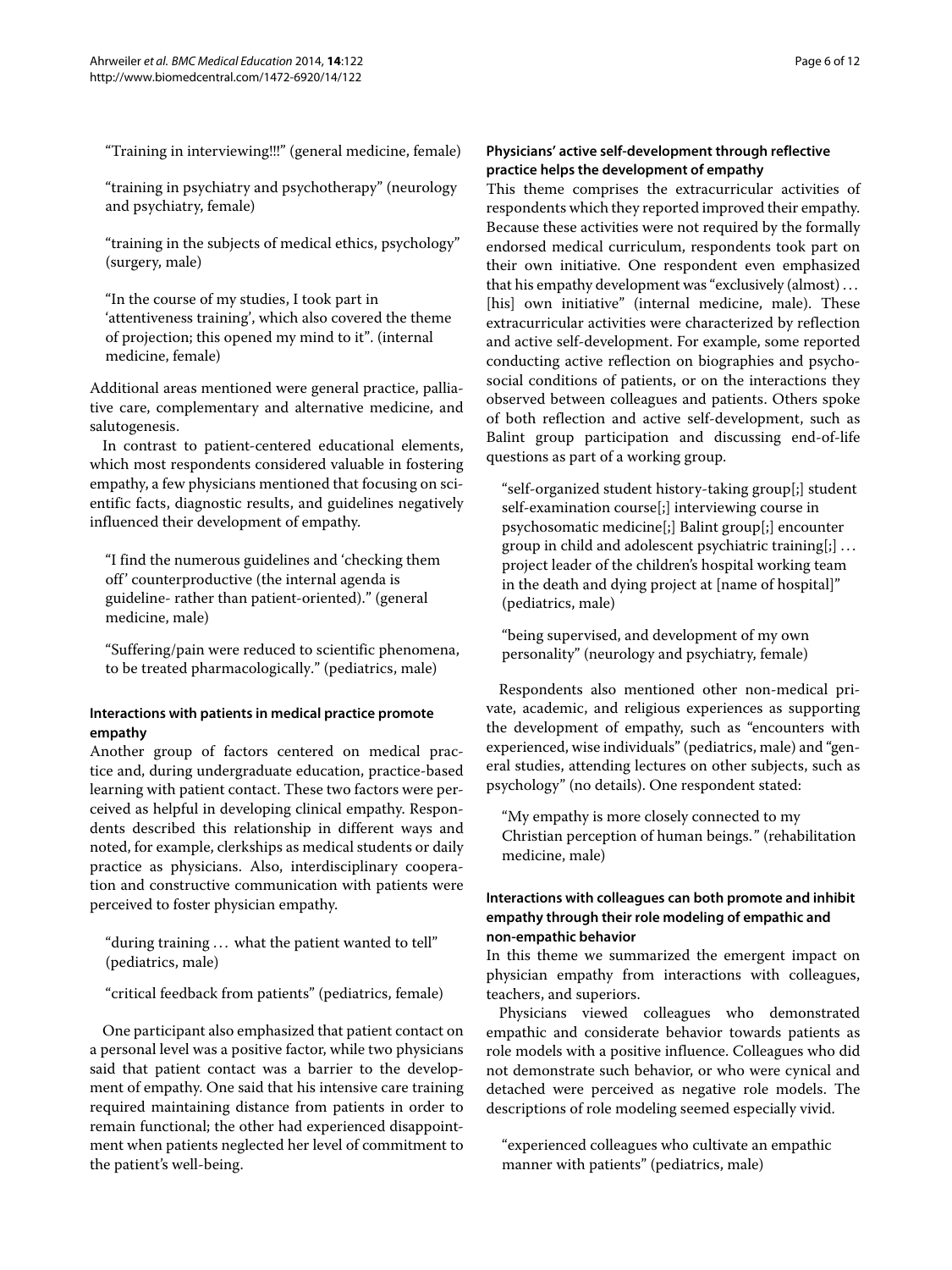"During the studies and training, we were frequently instructed: 'Try to put yourself in the patient's situation"'. (rehabilitation medicine, male)

"Examples of empathy were . . . provided by colleagues/superiors, who set both positive and negative examples." (rehabilitation medicine, male)

"rather, many other colleagues (e.g., also physicians practicing orthodox medicine in an academic setting) who were not responsive to their patients and their problems (keyword: physicians' arrogance, 'gods in white')" (internal medicine, male)

"cynicism and [physicians who saw] patients as fodder for [clinical] trials" (general medicine, male)

The respondents also mentioned other ways in which physicians influenced each other. Professional exchanges, learning from one another and a non-hierarchical and cooperative interdisciplinary working style were perceived as positive. In contrast, "hierarchical structures instead of teamwork on eye level" (internal medicine, male) were viewed negatively. In addition, physicians valued expertise and high-quality teaching as helping them practice empathy, e.g., good clinical teachers and exemplary lectures. Correspondingly, "bad instructors" (internal medicine, male) were not viewed as helpful.

#### **Stress, time pressure, and adverse working conditions are detrimental to empathy development**

A group of adverse conditions for the development of physician empathy centered on stress at the workplace or during medical school. Respondents reported that pressure to perform, competition, "cramming for exams" (pediatrics, male), being overworked, exhaustion, or simply "the general stress in hospital" (pediatrics, male) all had a negative impact on their empathy or its development.

Additionally, in their comments on working conditions, nine of our 42 respondents mentioned lack of time and time pressure as inhibiting empathetic behavior. Sometimes, the time factor was mentioned in relation to other working conditions, thus making a connection between environmental factors and the respondent's internal condition:

"Frequently, because of *time pressure* [italics were simply underlined in the original] and the number of patients, [it is] not possible to be empathic towards parents and patients." (pediatrics, male)

"Because of time pressure caused by the health care system and hospital practice conditions, my patience is often put to the test and strained; an impatient and

rushed physician is the opposite of empathic." (internal medicine, male)

Only one participant mentioned that having enough time had helped her develop or maintain empathy.

Bad time management and other aspects of workplace organization and structure were perceived as negative, too, for example:

"Time taken up by tasks that are far away from the patient (e.g., documentation paperwork) is not available for deepening empathetic approaches." (psychosomatic medicine, male)

"The medical health care system in Germany hardly allows it." (pediatrics, male)

## <span id="page-6-0"></span>**Discussion**

This study explored physicians' perceptions of what promoted and inhibited their empathy development, and what was influential in the course of their training and medical education. The respondents to our survey mentioned various factors related to the medical curriculum, including some of its subjects, regular contact with patients, interactions with other physicians, their own reflection and active self-development, and workplace organization and structure. We have summarized these main themes with specific examples in Figure [1.](#page-3-1)

From these results, we reach two hypothetical conclusions:

- 1. The "complex, multi-dimensional concept" of empathy [\[1\]](#page-10-0) is influenced by the similarly complex and broad range of factors described, and some of these factors are interrelated.
- 2. A number of factors can be a starting point for the promotion of clinical empathy.

In the following subsections, we further elaborate on these conclusions.

#### **Physician empathy in medical education and practice** *A lack of empathy education in the formal curriculum*

Medical education should aim to develop clinical empathy and professionalism [\[1,](#page-10-0)[3-](#page-10-2)[6](#page-10-23)[,23](#page-10-17)[,24](#page-10-24)[,26-](#page-10-25)[28\]](#page-10-18). However, our results show that this might not be happening, at least not explicitly. A substantial number of our respondents, 14 of 42, described a lack of positive influences, and one summarized it this way: "empathy was not included in medical education" (male, pediatrics).

Some physicians did mention positive aspects of the formal medical curriculum. Yet these were mainly located "on the fringe" of the curriculum, addressed as ways to teach communication between physician and patient and including a discussion of psycho-social issues. Examples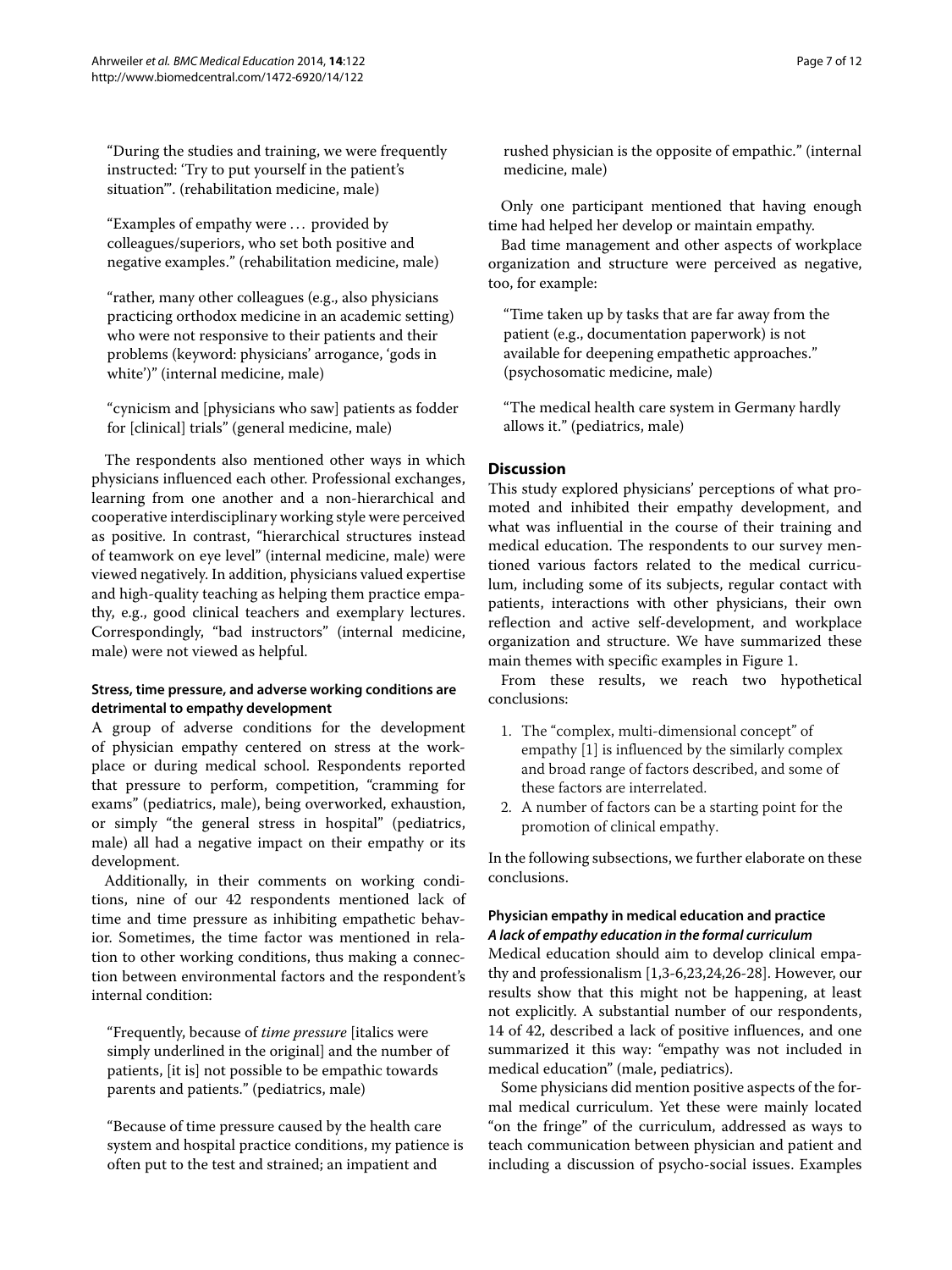are communication and attentiveness training, medical ethics, complementary and alternative medicine, and training in psychology/psychiatry/psychotherapy. Of the core medical subjects, general practice and palliative care were mentioned as positive influences on the development of empathy. The respondents did not mention other disciplines—e.g., internal medicine, surgery, or pediatrics—as either positive or negative, although we had asked them to consider any aspect of their medical education.

Qualitative research with medical students on factors influencing their empathy also found that some "fringe subjects" provided a positive influence—e.g., "classes on empathy and ethics" ([\[36\]](#page-11-14), personal communication from the author), the behavioral sciences and medical humanities [\[37\]](#page-11-0), and other subjects [\[35\]](#page-11-15). Quantitative studies confirm the positive role of training in communication skills [\[10](#page-10-6)[,32](#page-10-21)[,51\]](#page-11-16) and show that a positive attitude towards psycho-social aspects of care are associated with more empathetic behavior [\[52\]](#page-11-17). These findings leave the impression that medical education does not currently pay enough attention to the development of clinical empathy or to subjects that promote it in the formal curriculum. This view is supported by the fact that medical students tend to perceive psycho-social aspects of care as less important than the main, formally graded subjects [\[39\]](#page-11-2).

Although we explicitly asked respondents to think about the content of their formally endorsed medical curricula, the majority of their statements were about aspects of the working and learning environment and organizational culture [\[53\]](#page-11-18), and about extracurricular activity. Physicians responded in a similar way to another question in our questionnaire, "What barriers to behaving in an empathetic manner do you experience in your daily professional life?" They referred to the workplace and organizational environment, patient characteristics—e.g., "difficult patients"— and their own personal attitudes as barriers to showing empathy to patients [\[38\]](#page-11-1). This might indicate that empathy is influenced far more by these latter aspects than by the formal curriculum, as has been argued elsewhere [\[6](#page-10-23)[,29\]](#page-10-19). Also, the fact that respondents had taken the initiative to pursue reflective practice and self-development and saw those activities as positive influences seems to indicate that these contribute to the development of empathy but are lacking in current curricula.

## *The influence of role models, practice-based training, and patient contact*

A prominent aspect of the learning environment is the influence of role models [\[2](#page-10-1)[,6\]](#page-10-23) who provide both positive and negative influences on the development of empathy (see Table [2\)](#page-4-0). In the perception of medical students, the role modeling of empathy provided by physicians was a

central influence [\[29,](#page-10-19)[33-](#page-10-22)[37\]](#page-11-0), and it has been discussed as one factor influencing the development of empathy [\[29\]](#page-10-19). Students viewed faculty who were empathetic towards them as influential in the students' own development of empathy [\[2,](#page-10-1)[35\]](#page-11-15). Teachers in primary care share this view [\[19\]](#page-10-26), which is mirrored by our respondents' comments that teamwork and constructive professional exchange promoted empathy development and hierarchical structures inhibited it.

Another factor that touches on aspects of the "informal" and the "hidden curriculum" [\[53\]](#page-11-18) is contact with patients, together with practice-based training. While most of our respondents described both of these as helpful for the development of empathy, and students have done so in some studies [\[35,](#page-11-15)[36\]](#page-11-14), other investigations have reported a both positive and negative role of practice experience [\[33](#page-10-22)[,38\]](#page-11-1) or even a predominantly detrimental effect: Two of this article's authors and other colleagues showed in the review mentioned earlier that self-assessed empathy dropped statistically significantly after students began the clinical phase of training—i.e., after contact with patients had started or intensified [\[29\]](#page-10-19). They suggested that the decline in empathy might be an internal reaction against overwhelming exposure to sickness, suffering, and death on the one hand and growing responsibilities on the other. Burks and Kobus have described a similar mechanism [\[2\]](#page-10-1). One possible explanation of the different perceptions of the impact of clinical practice is that our respondents have learned how to acquire and maintain empathy, while students have not yet done so. Most of our respondents were middle-aged (see Table [1\)](#page-3-0), so this could well be the case. Another explanation is that factors other than patient contact itself cause a decline in empathy during clinical practice training—for example, the lack of opportunities for reflection on clinical experiences, or interaction with patients under stressful circumstances and time pressure.

#### *Physicians' stress, well-being, and focus of attention*

Stress has been identified as a significant factor in the decline in empathy during medical school and residency [\[29\]](#page-10-19). Neurobiology shows that the neuronal basis for empathy, mirror neurons, stop working in the presence of stress, fear, and tension [\[5\]](#page-10-4).

On the one hand, in our study, some respondents mentioned factors that might cause such stress. For example, regarding working conditions, which respondents perceived rather negatively, the most prominent ones cited were lack of time and time pressure. These perceptions are in line with the students', who also experienced time constraints as inhibiting empathy [\[33](#page-10-22)[-37\]](#page-11-0). In addition, another study suggested that time pressure is a prominent barrier to physician empathy and that organizational changes could reduce this effect [\[11\]](#page-10-7).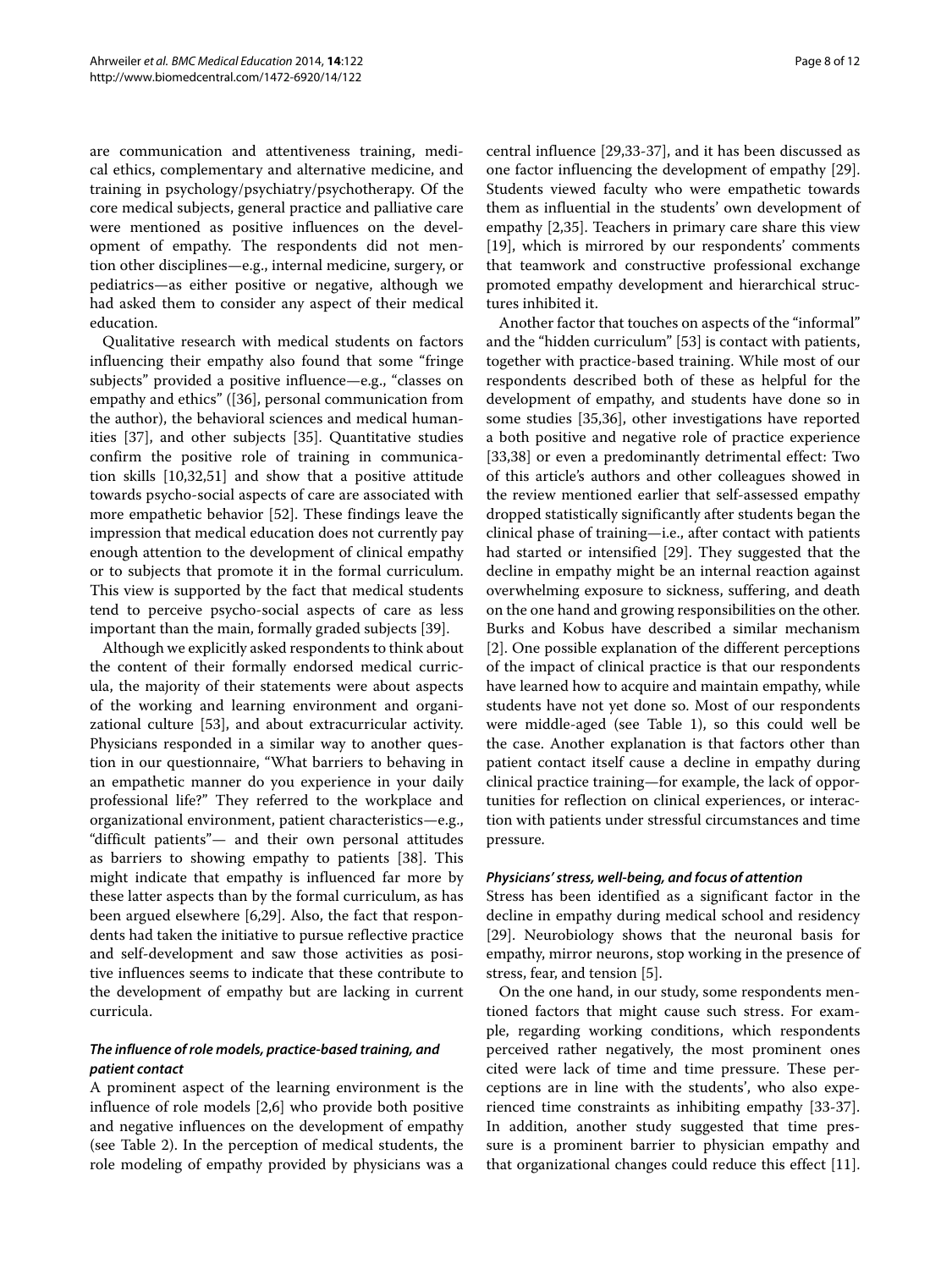Other possible causes of stress mentioned in the present investigation were pressure to perform, rivalry, exhaustion, night duty, overwork, and over-fatigue. Taking social conditions among physicians into account, such as teamwork vs. hierarchy as mentioned above, our results are in line with medico-sociological findings. These show that stress and well-being in the workplace arise from organizational, psychological, and social factors [\[54\]](#page-11-19). Because stress not only diminishes empathy towards patients but also affects workers' health [\[11,](#page-10-7)[29,](#page-10-19)[54\]](#page-11-19), it probably has a dual detrimental effect on health care quality.

On the other hand, our respondents perceived extracurricular activities and experiences as positive for their development of empathy, which are in part identical to factors helping physicians to stay well during their professional lives [\[6,](#page-10-23)[55](#page-11-20)[-57\]](#page-11-21). Also, they have been discussed as empathy promoters [\[2,](#page-10-1)[6](#page-10-23)[,58](#page-11-22)[,59\]](#page-11-23). These included personal and guided reflection, active self-development, and non-medical experiences. Respondents also mentioned aspects of professional interaction, such as working in an interdisciplinary team and professional mutual support. Physician well-being, in turn, has been associated with greater empathy and professionalism, while stress, distress, depression, and burnout have all been associated with impaired empathy and lower-quality patient care [\[6,](#page-10-23)[59](#page-11-23)[-61\]](#page-11-24). Therefore it is possible that wellbeing and distress are major determinants of physician empathy—but also that the presence or lack of empathy can be a determinant of physician well-being and stress.

Some aspects of medical practice were mentioned as negative factors in the development of empathy. Physicians stated that the "pure focus on ... diagnostics and therapy" (pediatrics, male), "too strict adherence to guidelines" (pediatrics, male), and the reduction of pain and suffering to scientific phenomena were negative influences. In contrast, education fostering a focus on physicianpatient interaction and psycho-social aspects of care were described as promoting empathy. Could an *exclusive* focus on abstract facts rather than on specific patients be one way to lose an empathic connection to them? The evidence from our study alone is weak. However, neurobiological research has shown that "attention processes affect the level of empathy, with distraction reducing it" [\[62\]](#page-11-25). And a recent study indicates that physicians can improve empathic interactions with patients by focusing consciously, with curiosity, and with openness on the present encounter [\[58\]](#page-11-22). Medical students' focusing and concentration on one patient was positively correlated with empathy in another study [\[21\]](#page-10-15). This could mean that empathy is not only something that *just happens* but also something that requires *concentration* and *determination.*

#### **Limitations and strengths**

There are a number of limitations to our study. First, the written, semi-standardized survey did not allow for the interpretation of hidden meanings, which would have required more in-depth data collection and analysis. Interviews would likely have produced more complex and nuanced results because they would have allowed us to explore the relationship between medical education and its impact on physician empathy in greater depth. However, the data produced by interviews would have exceeded the exploratory character of our study. For those reasons, our findings cannot be the basis for theory-building but instead produced hypothetical conclusions [\[40\]](#page-11-3).

Also, our survey question was based on the assumption that physician empathy is influenced by specific elements during medical training in either a positive or a negative way. This limitation might have excluded other important influences on our respondents' empathy. Still, many participants expanded in their responses on the factors they believed influenced the development of empathy.

A third limitation is the fact that our sample was generated from the researchers' network and the respondents represented only four disciplines. On the one hand, this sampling procedure might have generated a generally positive self-selection bias towards clinical empathy and excluded vital experiences of other types of physicians.

On the other hand, it elicited responses from physicians in both in-patient and out-patient institutions, and it achieved a good response rate of 67%, which certainly broadened the scope of our study.

A second advantage was collecting the data anonymously; anonymity encourages respondents to answer questions honestly, rather than in ways that are deemed "socially acceptable" [\[42\]](#page-11-5).

Third, our study seems to be the first that explicitly asked physicians for their view on the determinants of empathy development during their medical education. In addition, while many studies have treated physician empathy as completely separate from the biomedical side of medicine, or have focused on the influence of the "informal" or "hidden curriculum," or on negative influences within the formally endorsed medical curricula [\[30,](#page-10-27)[53\]](#page-11-18), we included these relations through the openness of our qualitative design.

Finally, our results show parallels with existing research, and our hypothetical conclusions are valuable as an empirical basis for future research and possible implications for practice.

#### **Implications for practice and research**

In what ways might our conclusions be incorporated into ideas about medical training in order to improve physician empathy? Certainly the elements of the curriculum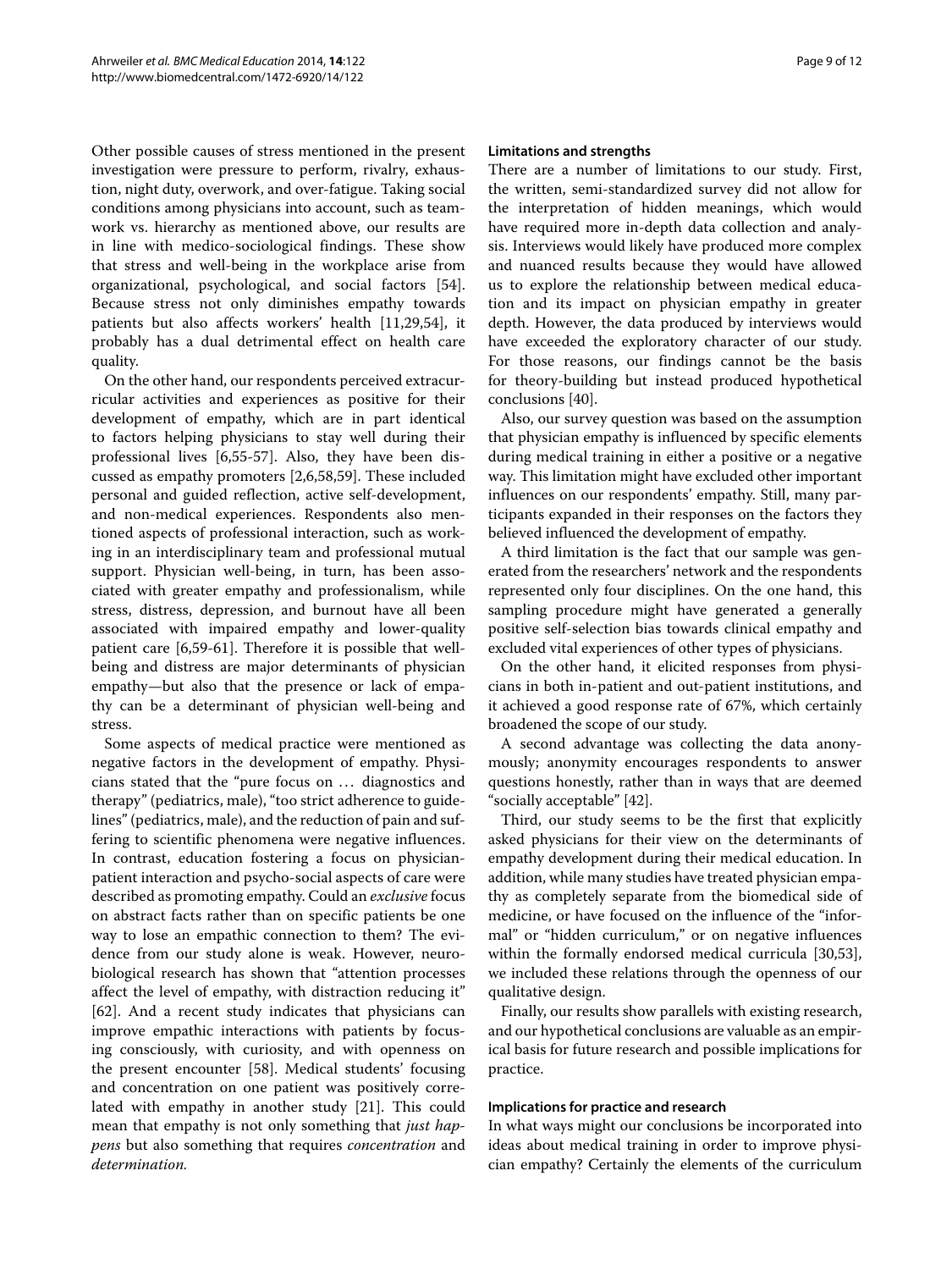that are intended to foster good physician-patient interaction and to include psycho-social aspects of care should be used more extensively. (A complete list of those elements mentioned in our study is included in the coding scheme in the Additional file [1:](#page-9-0) Appendix.) Also, communication skills training seems to be effective in providing patient-perceived [\[10](#page-10-6)[,63\]](#page-11-26) and observer-perceived aspects of empathy [\[64\]](#page-11-27). Another important approach could be to include reflective practice lessons and self-development opportunities into the medical curriculum, which some respondents had pursued as extracurricular activities that fostered their empathy.

However, when considering specific interventions to enhance empathy development, it might be wise to include learners' individual needs in such approaches and base them on experiential learning [\[1](#page-10-0)[,2\]](#page-10-1). For example, the hospitalization of healthy medical students has been found to have a positive effect on their empathy, as has being a patient companion during a hospital stay; both experiences emphasize the importance of patient contact [\[32\]](#page-10-21). A "hands-on workshop" in clinical empathy can include reflection and creative elements such as photography and role play as well as theoretical background when required. The workshop concept is based on the assumption that each health care provider develops an individual concept of empathy during the course of their lives so that the application of empathy as an interpersonal skill is the result of each actor's experiences. The effect of such an intervention on the development of empathy measures, however, is yet to be investigated [\[65\]](#page-11-28).

Practice-based training is very likely to have an important influence on the development of empathy, too. Special attention could be given to longitudinal care for the chronically ill and the disabled [\[66](#page-11-29)[,67\]](#page-11-30), in order to establish better relations with patients that help to develop empathy [\[19\]](#page-10-26). For students, practice experiences expose them to potential role models; for physicians, exposure to role models is ensured through collaboration with colleagues in their daily practice. In this context, it would seem valuable to raise physicians' awareness that they are role models for each other and that they actively shape the organizational culture by the way they interact [\[68\]](#page-11-31). Because the circumstances of clinical practice might either promote or hinder the development of empathy, as was explained earlier, it is important to emphasize guidance and supervision in a clinical setting, which can be realized in a number of ways. For example, Balint groups, "meaningful experiences and reflective practice discussions", and reflective writing sessions have been reported to help physicians deal with their experiences [\[5,](#page-10-4)[29,](#page-10-19)[69\]](#page-11-32).

Such approaches, together with self-awareness training, the especially well-researched mindfulness-based stress reduction, and coaching/mentoring on a personal level could also be promoted to reduce stress and its detrimental effect on physician empathy [\[2](#page-10-1)[,5](#page-10-4)[,6](#page-10-23)[,29,](#page-10-19)[58,](#page-11-22)[67,](#page-11-30)[70\]](#page-11-33). For stress reduction, and from an organizational-structural point of view, special attention should be given to involvement in decision-making processes and the individual physician's control over his or her practice [\[54\]](#page-11-19). Organizational culture and the social environment also influence stress levels. Leaders, especially, are in a position to create teamwork and mutual appreciation and support. However, "everyone in an organization ... can foster a healthy organizational culture by thoughtful attention to communication, relationships, self-awareness, and the . . . significance of policies and behaviors" [\[54,](#page-11-19)[68\]](#page-11-31).

There is still a need for more empirical research to define the ways in which empathy can be promoted and how we can create a "culture of care" [\[6\]](#page-10-23). Both theorybased quantitative investigations and in-depth qualitative methods can be used, and one task for future investigations is to validate or disprove our hypothetical conclusions. However, we would like to repeat the call for more extensive use of qualitative research [\[31,](#page-10-20)[33\]](#page-10-22), because the subject is still "under researched" [\[31\]](#page-10-20), especially from the "point of view of the person[s] concerned" ([\[71\]](#page-11-34), p. 17).

#### **Conclusion**

This study is an exploration of the physician's perspective on the determinants of clinical empathy during medical education. Our most important finding is that influences on the development of physician empathy probably include a wide field of factors—curricular, social, organizational, and individual. Our results identify main themes and manageable practices that seem to influence empathy. These are good starting points for the development of theories, and for the investigation of sound interventions to improve physician and medical student empathy. The ultimate goal is better quality of care and quality of life for both physicians and patients.

#### **Additional file**

<span id="page-9-0"></span>**[Additional file 1:](http://www.biomedcentral.com/content/supplementary/1472-6920-14-122-S1.pdf) Appendix.** The Appendix contains a translation of the questionnaire we administered, the original questionnaire in German, more quotations from our survey, the original quotations in German, and the coding scheme we used.

#### **Competing interests**

The authors declare that they have no competing interests.

#### **Authors' contributions**

FA helped to transcribe the responses, analyzed them, developed the hypothetical conclusions, and wrote the manuscript. MN and CS planned and conducted the study and supervised FA in his research. HG revised the manuscript critically for important intellectual and methodological content. EGH was involved in the counseling of FA on medical education issues, and revised the manuscript for important intellectual content. All authors reviewed the manuscript and approved of the final version.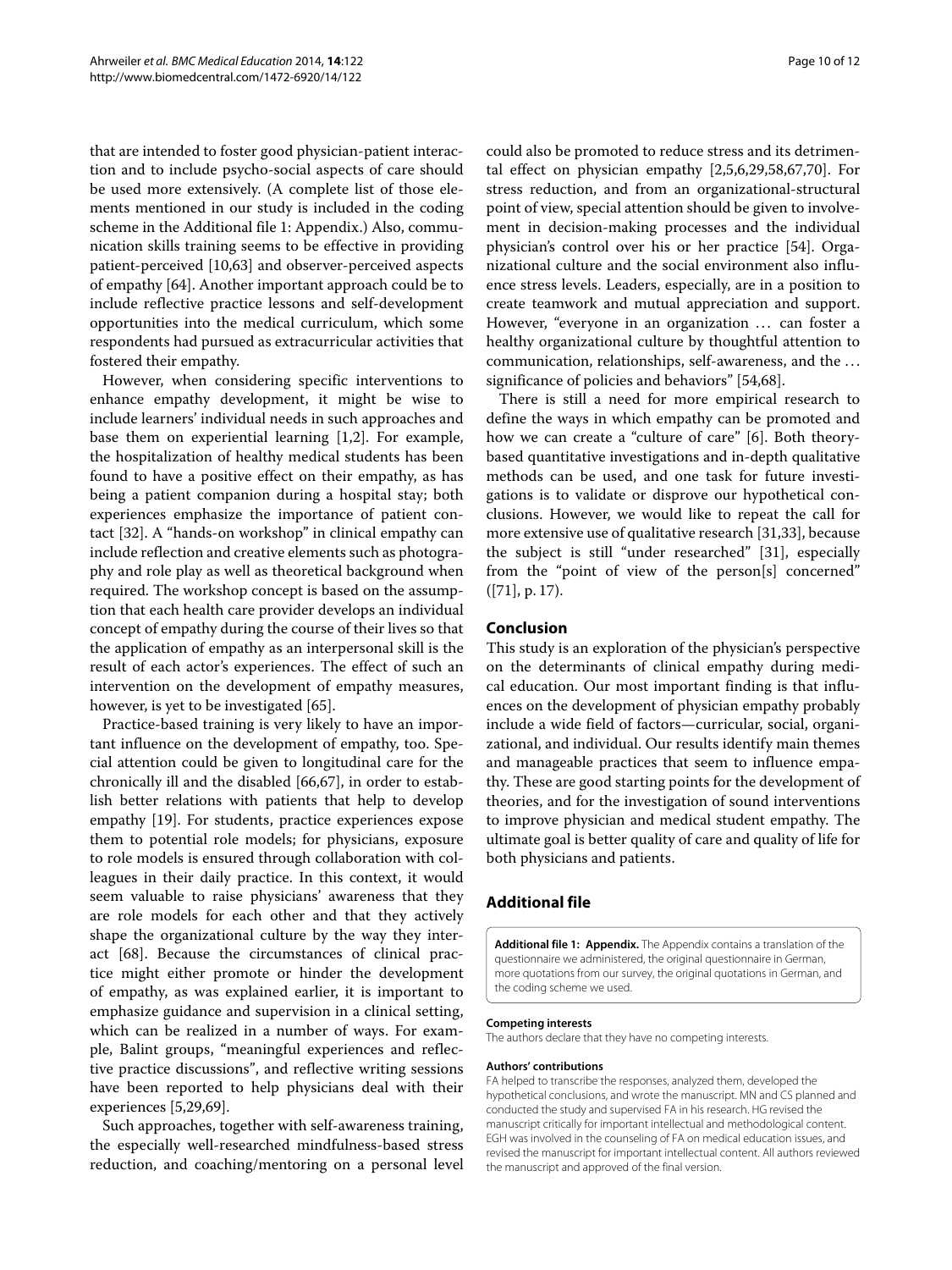#### **Authors' information**

This publication is part of FA's medical dissertation on medical education and clinical empathy.

#### **Acknowledgments**

We thank Nicole Lampe for transcribing the physicians' responses, Janet Mowery for her valuable help with our application of the English language, Ewa Juszczyszyn for the translation of the questionnaire and the respondents' quotations, and Adriaan Visser for his editorial advice on an early draft of the manuscript. We also thank reviewers Alicia Bergman and Kathryn Pollak for their critical and constructive comments, and Friederike Ahrweiler and Ulrich Auwärter who provided helpful feedback about the figure. The authors were funded by their institutions. The development and implementation of the survey was financially supported by the Software AG Foundation, the Mahle Foundation, and the Cultura Foundation. Part of this publication was presented at the International Conference on Communication in Healthcare 2011, held in Chicago, IL, USA, and at the Summer Academy on Integrative Medicine 2012, held in Witten, Germany.

#### **Author details**

<sup>1</sup> Integrated Curriculum for Anthroposophic Medicine, Institute for Integrative Medicine, School of Medicine, Faculty of Health, Witten/Herdecke University, Alfred-Herrhausen-Straße 50, 58448 Witten, Germany. <sup>2</sup>Medizinische Klinik, Augusta-Kranken-Anstalt, Bergstraße 26, 44791 Bochum, Germany. <sup>3</sup>Faculty of Health, Witten/Herdecke University, Alfred-Herrhausen-Straße 50, 58448 Witten, Germany. 4Department of Nursing, Faculty of Social Welfare & Health Sciences, University of Haifa, Mount Carmel, Haifa 3498838, Israel. <sup>5</sup>Gesellschaft für Berufliche Fortbildung, Forschung und Entwicklung an der Medizinischen Klinik 1, Universitätsklinikum Erlangen, Ulmenweg 18, 91054 Erlangen, Germany. 6Center for Educational Research, School of Medicine, Faculty of Health, Witten/Herdecke University, Alfred-Herrhausen-Straße 50, 58448 Witten, Germany.

#### Received: 20 December 2012 Accepted: 10 June 2014 Published: 22 June 2014

#### **References**

- <span id="page-10-0"></span>1. Mercer SW, Reynolds WJ: **Empathy and quality of care.** Br J Gen Pract 2002, **52:**S9–S13.
- <span id="page-10-1"></span>2. Burks DJ, Kobus AM: **The legacy of altruism in health care: the promotion of empathy, prosociality and humanism.** Med Educ 2012, **46:**317–325.
- <span id="page-10-2"></span>3. Longo DL, Fauci A, Kasper D, Hauser S, Jameson JL, Loscalzo J (Eds): Harrison's Principles of Internal Medicine, 18 edition, New York: McGraw-Hill; 2012.
- 4. Kumar PJ, Clark ML (Eds): Kumar & Clark's Clinical Medicine, 7 edition, Edinburgh: Saunders Elsevier; 2009.
- <span id="page-10-4"></span>5. Neumann M, Bensing J, Mercer S, Ernstmann N, Ommen O, Pfaff H: **Analyzing the "nature" and "specific effectiveness" of clinical empathy: a theoretical overview and contribution towards a theory-based research agenda.** Patient Educ Couns 2009, **74:**339–346.
- <span id="page-10-23"></span>6. West CP, Shanafelt TD: **The influence of personal and environmental factors on professionalism in medical education.** BMC Med Educ 2007, **7:**29.
- 7. Siegenthaler W (Ed): [Siegenthaler's Differential Diagnosis in Internal Medicine], 19 edition, Stuttgart and New York: Georg Thieme Verlag; 2005. [German].
- <span id="page-10-3"></span>8. Rosenow, EC III: **Recertifying in the art of medicine: what I would tell young physicians.** Mayo Clin Proc 2000, **75:**865–868.
- <span id="page-10-5"></span>9. Hojat M, Louis DZ, Markham FW, Wender R, Rabinowitz C, Gonnella JS: **Physicians' empathy and clinical outcomes for diabetic patients.** Acad Med 2011, **86**(3):359–364.
- <span id="page-10-6"></span>10. Rakel D, Barrett B, Zhang Z, Hoeft T, Chewning B, Marchand L, Scheder J: **Perception of empathy in the therapeutic encounter: Effects on the common cold.** Patient Educ Couns 2011, **85**(3):390–397. [\[http://www.](http://www.sciencedirect.com/science/article/pii/S0738399111000218) [sciencedirect.com/science/article/pii/S0738399111000218\]](http://www.sciencedirect.com/science/article/pii/S0738399111000218)
- <span id="page-10-7"></span>11. Neumann M, Wirtz M, Bollschweiler E, Mercer SW, Warm M, Wolf J, Pfaff H: **Determinants and patient-reported long-term outcomes of physician empathy in oncology: a structural equation modelling approach.** Patient Educ Couns 2007, **69:**63–75.
- <span id="page-10-10"></span>12. Price S, Mercer SW, MacPherson H: **Practitioner empathy, patient enablement and health outcomes: a prospective study of acupuncture patients.** Patient Educ Couns 2006, **63:**239–245.
- <span id="page-10-11"></span>13. Bikker AP, Mercer SW, Reilly D: **A pilot prospective study on the consultation and relational empathy, patient enablement, and health changes over 12 months in patients going to the Glasgow homoeopathic hospital.** J Altern Complement Med 2005, **11:**591–600.
- <span id="page-10-8"></span>14. Zachariae R, Pedersen CG, Jensen AB, Ehrnrooth E, Rossen PB, van der Maase, H: **Association of perceived physician communication style with patient satisfaction, distress, cancer-related self-efficacy, and perceived control over the disease.** Br J Cancer 2003, **88:**658–665.
- <span id="page-10-9"></span>15. Kim SS, Kaplowitz S, Johnston MV: **The effects of physician empathy on patient satisfaction and compliance.** Eval Health Prof 2004, **27:**237–251.
- <span id="page-10-12"></span>16. Mercer SW, Neumann M, Wirtz M, Fitzpatrick B, Vojt G: **General practitioner empathy, patient enablement, and patient-reported outcomes in primary care in an area of high socio-economic deprivation in Scotland—A pilot prospective study using structural equation modeling.** Patient Educ Couns 2008, **73:**240–245.
- <span id="page-10-13"></span>17. MacPherson H, Mercer SW, Scullion T, Thomas KJ: **Empathy, enablement, and outcome: an exploratory study on acupuncture patients' perceptions.** J Altern Complement Med 2003, **9:**869–876.
- <span id="page-10-14"></span>18. West CP, Huschka MM, Novotny PJ, Sloan JA, Kolars JC, Habermann TM, Shanafelt TD: **Association of perceived medical errors with resident distress and empathy.** JAMA 2006, **296:**1071–1078.
- <span id="page-10-26"></span>19. Shapiro J: **How do physicians teach empathy in the primary care setting.** Acad Med 2002, **77**(4):323–328.
- 20. Hojat M, Gonnella JS, Mangione S, Nasca TJ, Veloski JJ, Erdmann JB, Callahan CA, Magee M: **Empathy in medical students as related to academic performance, clinical competence and gender.** Med Educ 2002, **36:**522–527.
- <span id="page-10-15"></span>21. Colliver JA, Willis MS, Robbs RS: **Assessment of empathy in a standardized-patient examination.** Teach Learn Med 1998, **10:**8–11.
- <span id="page-10-16"></span>22. Nightingale SD, Yarnold PR, Greenberg MS: **Sympathy, empathy and physician resource utilization.** J Gen Intern Med 1991, **6:**420–423.
- <span id="page-10-17"></span>23. American College of ObstetriciansandGynecologists: **Empathy in women's healthcare.** Obstet Gynecol 2011, **117:**756–761.
- <span id="page-10-24"></span>24. Working Group under a Mandate of the Joint Commission of the Swiss Medical Schools: **Swiss Catalogue of Learning Objectives for Undergraduate Medical Training.** For download from the website. 2 edition. 2008, [\[http://sclo.smifk.ch/\]](http://sclo.smifk.ch/) [Last access: January 12, 2013].
- 25. The Foundation Programme Committee of the Academy of Medical Royal Colleges, in co-operation with Modernising Medical Careers in the Departments of Health: **Curriculum for the foundation years in postgraduate education and training.** For download from the website. 2007, [\[http://www.dh.gov.uk\]](http://www.dh.gov.uk) [Last access: January 12, 2013].
- <span id="page-10-25"></span>26. Frank JR (Ed): The CanMEDS 2005 Physician Competency Framework. Better Standards. Better Physicians. Better Care, Ottawa: The Royal College of Physicians and Surgeons of Canada; 2005.
- 27. Institute of, Medicine's Committee on the Quality of Health Care in America: Crossing the Quality Chasm: A New Health System for the 21st Century. Washington, D.C: National Academy Press; 2001.
- <span id="page-10-18"></span>28. Medical School Objectives Project Writing Group: Report I: Learning Objectives for Medical Student Education. Guidelines for Medical Schools. Washington, D.C: Association of American Medical Schools; 1998. [\[https://www.aamc.org/\]](https://www.aamc.org/) [Last access: January 12, 2013].
- <span id="page-10-19"></span>29. Neumann M, Edelhäuser F, Tauschel D, Fischer MR, Wirtz M, Woopen C, Haramati A, Scheffer C: **Empathy decline and its reasons: a systematic review of studies with medical students and residents.** Acad Med 2011, **86**(8):996–1009.
- <span id="page-10-27"></span>30. Pedersen R: **Empathy development in medical education—a critical review.** Med Teach 2010, **32:**593–600.
- <span id="page-10-20"></span>31. Pedersen R: **Empirical research on empathy in medicine—a critical review.** Patient Educ Couns 2009, **76:**307–322.
- <span id="page-10-21"></span>32. Stepien KA, Baernstein A: **Educating for empathy. A review.** J Gen Intern Med 2006, **21:**524–530.
- <span id="page-10-22"></span>33. Tavakol S, Dennick R, Tavakol M: **Medical students' understanding of empathy: a phenomenological study.** Med Educ 2012, **46:**306–316.
- 34. Afghani B, Besimanto S, Amin A, Shapiro J: **Medical students' perspectives on clinical empathy training.** Educ Health (Abingdon) 2011, **24:**544.